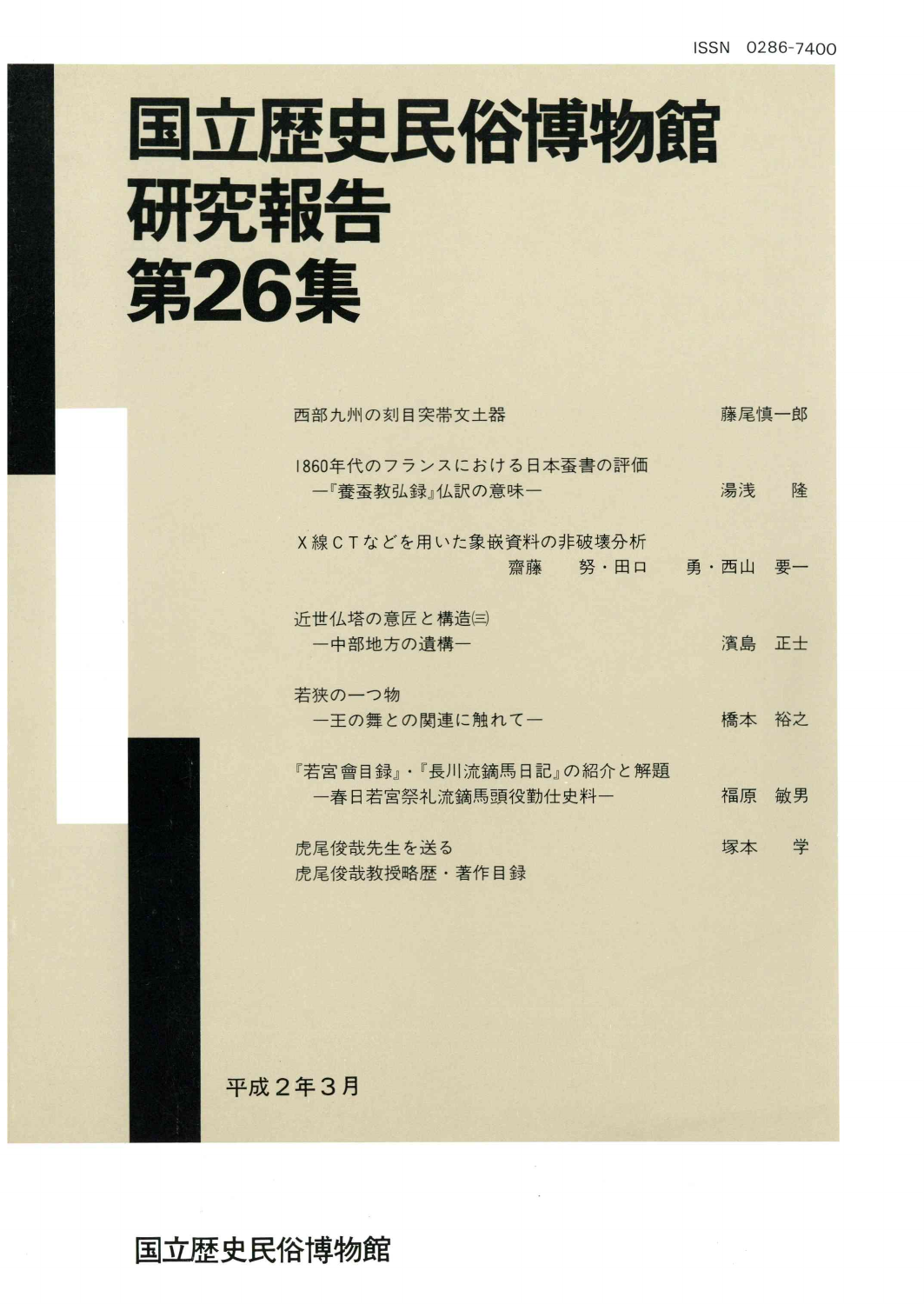### 国立歴史民俗博物館 研究報告 第26集

\*目 次

| ▓西部九州の刻目突帯文土器……………………………………………藤尾慎→郎                         |       | 1   |
|-------------------------------------------------------------|-------|-----|
| ▓1860年代のフランスにおける日本蚕書の評価………………………湯浅<br>―『養蚕教弘録』仏訳の意味―        | 隆     | 79  |
| ▓X線 CT などを用いた象嵌資料の非破壊分析………………………齋藤──努                       |       | 97  |
| 田口                                                          | 勇     |     |
|                                                             | 西山 要一 |     |
| ▓近世仏塔の意匠と構造(三)……………………………………………濱島 正士<br>―中部地方の潰構―           |       | 1   |
| ▓若狭の一つ物…………………………………………………………橘本 裕之<br>一王の舞との関連に触れて一         |       | 37  |
| ▓『若宮會目録』• 『長川流鏑馬日記』の紹介と解題 …………………福原 敏男<br>一春日若宮祭礼流鏑馬頭役勤仕史料一 |       | 71  |
|                                                             |       | 113 |
| 虎尾俊哉教授略歷·著作目録………………………………………………………                          |       | 115 |
|                                                             |       |     |

平成2年3月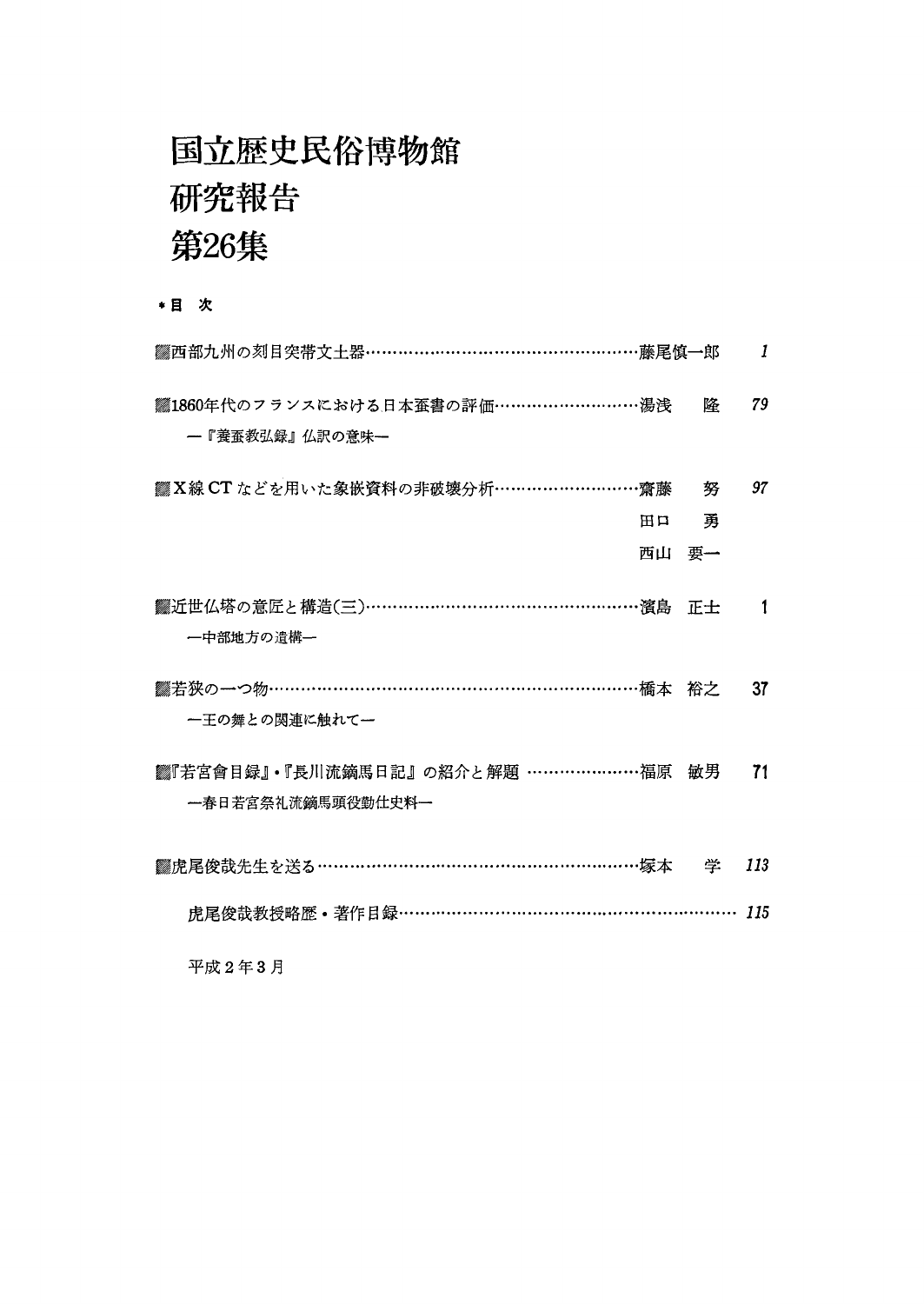### Bulletin of the National Museum of Japanese History vol.26

Contents:

| FUJIO, S.     | "Kizamime-Tottaimon Ware" (Wares with Incised               |  |  |
|---------------|-------------------------------------------------------------|--|--|
|               | Plastic Band) Found in the Western Part of Kyûsyû  1        |  |  |
| YUASA, T.     | Evaluation of the Japanese Textbook on Sericulture          |  |  |
|               | in France in 1860s                                          |  |  |
|               | -The Meaning of the French Version of "Yousan-              |  |  |
|               | kyoukouroku: Etude Complète de l'éducation Des              |  |  |
|               |                                                             |  |  |
| Saitô, T.     | Nondestructive Analysis of Inlays Using X-ray               |  |  |
| TAGUCHI, I.   |                                                             |  |  |
| NISHIYAMA, Y. |                                                             |  |  |
|               | HAMASHIMA, M. Designs and Structures of Japanese Pagodas    |  |  |
|               |                                                             |  |  |
| Наѕнімото, Н. | "Hitotsumono" in the Wakasa Region                          |  |  |
|               | -Paying Attention to the Relations with                     |  |  |
|               |                                                             |  |  |
| FUKUHARA, T.  | Introduction of "List of Wakamiyae" and "Nagakawa           |  |  |
|               | Yabusame Diary" and the Biblographical Introduction         |  |  |
|               | -Historical Records of Yabusame Being Conducted at          |  |  |
|               | the Festival Held in Kasuga Wakamiya, Compiled by           |  |  |
|               |                                                             |  |  |
|               | TSUKAMOTO, M. Farewell to Professor TORAO Toshiya  113      |  |  |
|               | Chronology and Bibilography of Professor TORAO Toshiya  115 |  |  |
| Mar. 1990     |                                                             |  |  |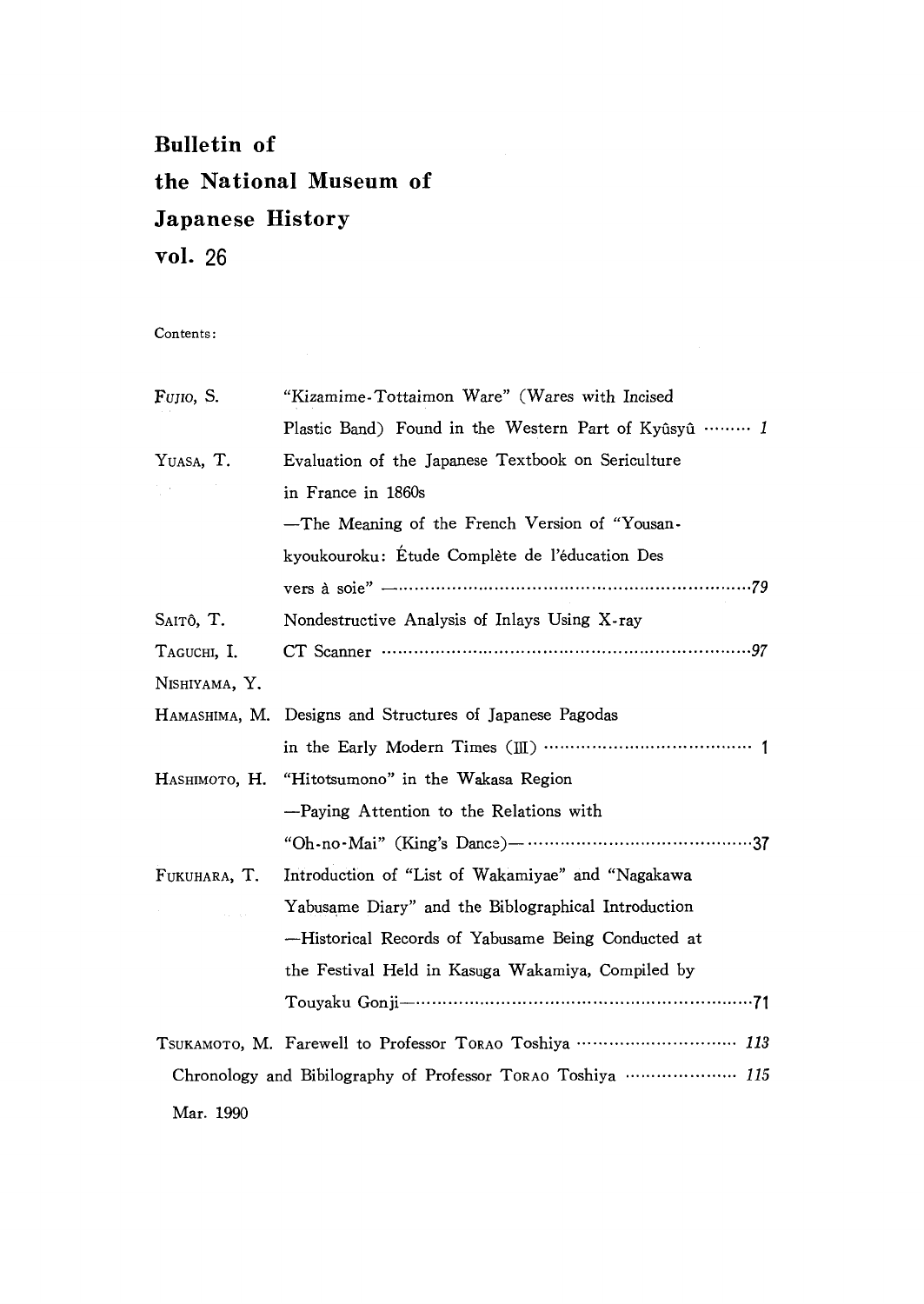#### 国立歴史民俗博物館研究報告寄稿要項

- 1. 国立歴史民俗博物館研究報告は、歴史学,考古学,民俗学およびそれらの協 業による広義の歴史学ならびにそれらと関連する諸科学に関する論文,資料・ 研究ノート,調査研究活動報告等を掲載・発表することにより,それらの学問 の発展に寄与するものである。
- 2. 国立歴史民俗博物館研究報告に寄稿することができる者は、次のとおりとす る・
- (1)国立歴史民俗博物館(以下「本館」という)の教官(客員教授等を含む) および本館の組織、運営に関与する者
- ②本館が受け入れた各種研究員および研究協力者等
- (3)その他本館において適当と認めた者
- 3. 原稿を寄稿する場合は、論文,資料·研究ノート,調査研究活動報告等のう ち,いずれであるかをその表紙に明記するものとする。なお,この区分につい ての最終的な調整は,国立歴史民俗博物館研究委員会(以下「研究委員会」と いう)において行う。
- 4原稿執筆における使用言語は,日本語を原則とする。ただし,他の言語を用 いる場合は,研究委員会に相談するものとする。
- 5.特殊な文字,記号,印刷方法等が必要な場合は,研究委員会に相談するもの とする。
- 6.寄稿する原稿には,原則として英文により400語程度の要旨を付けるか,あ るいは英訳用の和文800字以内の要旨を付けるものとする。
- 7.寄稿する原稿の枚数は,原則として制限しない。ただし,研究委員会の判断 により,紙数等の関係から分割して掲載することがある。
- 8.寄稿する原稿は,必ず清書し,原稿の写し1部を添付するものとする。
- 9. 寄稿された原稿は、研究委員会において検討のうえ、採否を決定する。
- 10.稿料の支払い,掲載料の徴収は行わない。
- 11.原稿の寄稿先および連絡先は,次のとおりとする。
	- e285佐倉市城内町117番地 国立歴史民俗博物館内 国立歴史民俗博物館研究委員会(電話 代表 0434-86-0123)

|   |                             |   | 国立歴史民俗博物館研究報告 第26集                                        |  |
|---|-----------------------------|---|-----------------------------------------------------------|--|
|   | 平成2年3月5日 印<br>平成2年3月10日 発 行 | 刷 | (非売品)                                                     |  |
|   | 編集・発行                       |   | 国立歴史民俗博物館<br>〒285 千葉県佐倉市城内町117<br>電 話 0434—86—0123(代表)    |  |
| 印 | 刷                           |   | 第一法規出版株式会社<br>〒107 東京都港区南青山2―11―17<br>電 話 03—404—2251(代表) |  |

⑥Printed in∫apan Mar.1990